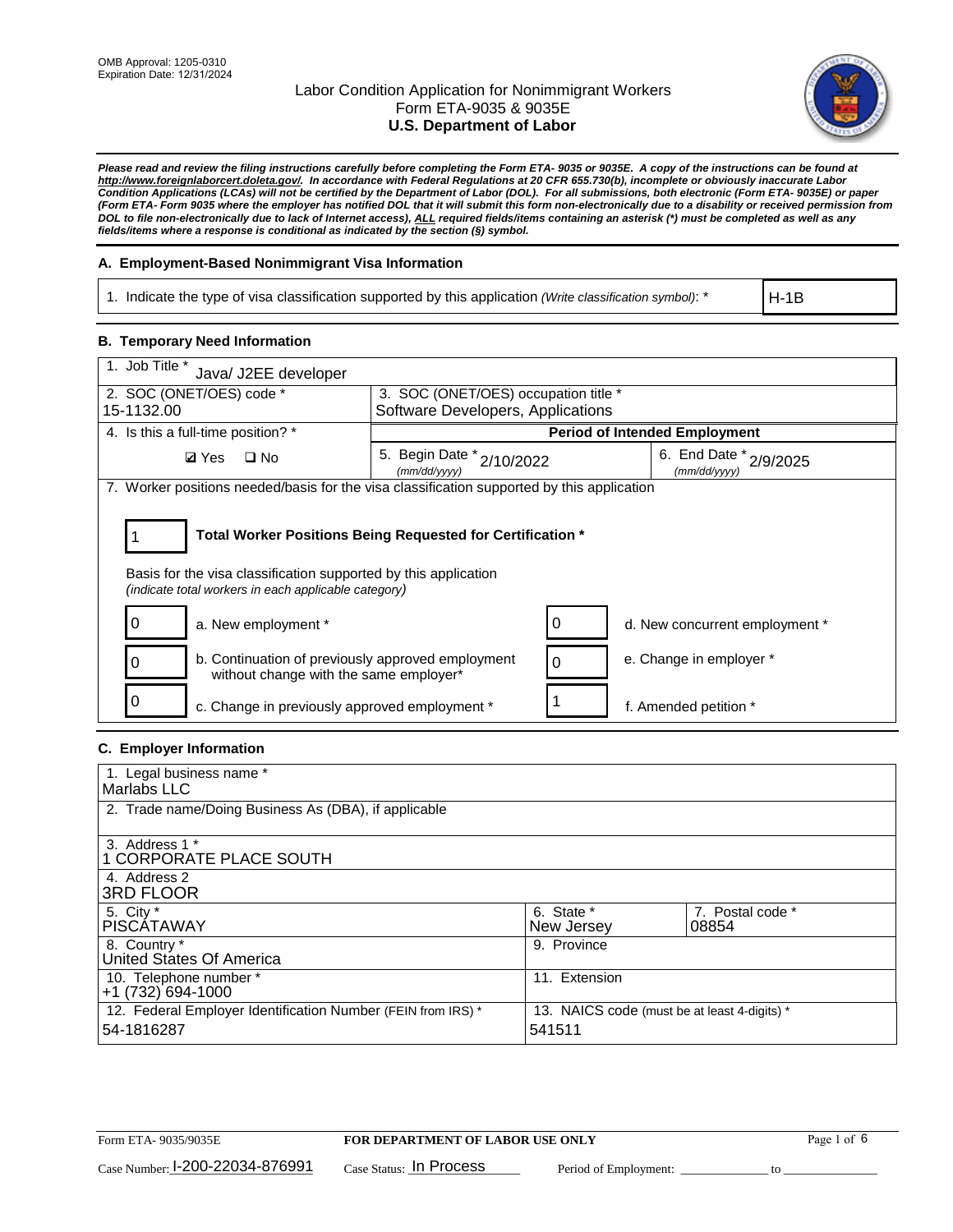

# **D. Employer Point of Contact Information**

**Important Note**: The information contained in this Section must be that of an employee of the employer who is authorized to act on behalf of the employer in labor certification matters. The information in this Section must be different from the agent or attorney information listed in Section E, unless the attorney is an employee of the employer.

| 1. Contact's last (family) name *               | 2. First (given) name * |                          | 3. Middle name(s)         |
|-------------------------------------------------|-------------------------|--------------------------|---------------------------|
| Vidyadharan                                     | Sanjay                  |                          |                           |
| 4. Contact's job title *<br>Chief Legal Officer |                         |                          |                           |
| 5. Address 1 *<br>1 CORPORATE PLACE SOUTH       |                         |                          |                           |
| 6. Address 2<br><b>3RD FLOOR</b>                |                         |                          |                           |
| 7. City *<br><b>PISCÁTAWAY</b>                  |                         | 8. State *<br>New Jersey | 9. Postal code *<br>08854 |
| 10. Country *<br>United States Of America       |                         | 11. Province             |                           |
| 12. Telephone number *                          | 13. Extension           | 14. E-Mail address       |                           |
| +1 (732) 694-1000                               | 1600                    | sanjay@marlabs.com       |                           |

# **E. Attorney or Agent Information (If applicable)**

**Important Note**: The employer authorizes the attorney or agent identified in this section to act on its behalf in connection with the filing of this application.

| 1. Is the employer represented by an attorney or agent in the filing of this application? *<br>If "Yes," complete the remainder of Section E below. |                                                                                       |              |                              |                   | $\Box$ Yes       | <b>Ø</b> No |
|-----------------------------------------------------------------------------------------------------------------------------------------------------|---------------------------------------------------------------------------------------|--------------|------------------------------|-------------------|------------------|-------------|
| 2. Attorney or Agent's last (family) name §                                                                                                         | 3. First (given) name $\S$                                                            |              |                              | 4. Middle name(s) |                  |             |
| 5. Address 1 §                                                                                                                                      |                                                                                       |              |                              |                   |                  |             |
| 6. Address 2                                                                                                                                        |                                                                                       |              |                              |                   |                  |             |
| 7. City §                                                                                                                                           |                                                                                       | 8. State §   |                              |                   | 9. Postal code § |             |
| 10. Country §                                                                                                                                       |                                                                                       | 11. Province |                              |                   |                  |             |
| 12. Telephone number §                                                                                                                              | 13. Extension                                                                         |              | 14. E-Mail address           |                   |                  |             |
| 15. Law firm/Business name §                                                                                                                        |                                                                                       |              | 16. Law firm/Business FEIN § |                   |                  |             |
| 17. State Bar number (only if attorney) §                                                                                                           | 18. State of highest court where attorney is in good<br>standing (only if attorney) § |              |                              |                   |                  |             |
| 19. Name of the highest State court where attorney is in good standing (only if attorney) §                                                         |                                                                                       |              |                              |                   |                  |             |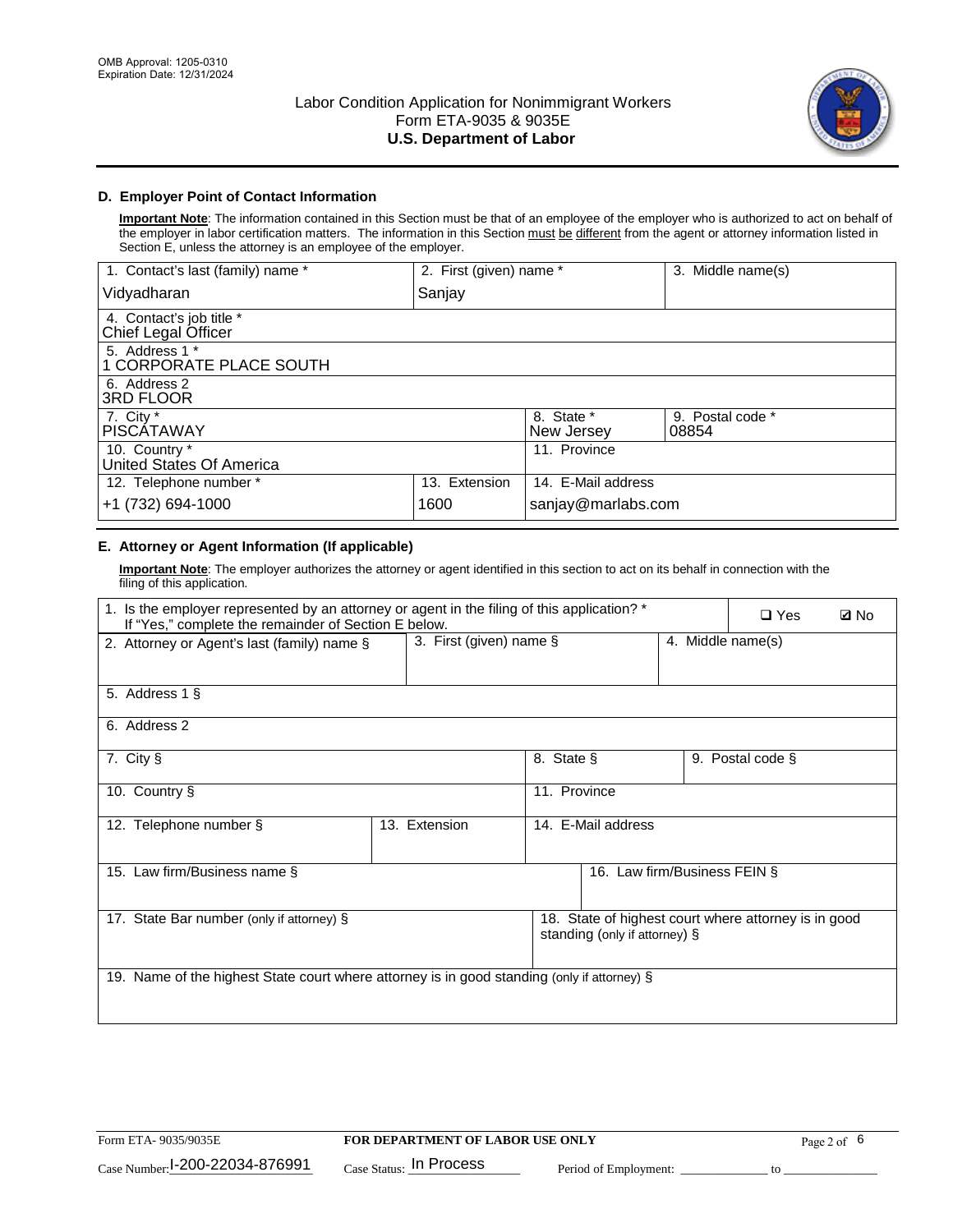

#### **F. Employment and Wage Information**

**Important Note**: The employer must define the intended place(s) of employment with as much geographic specificity as possible. Each intended place(s) of employment listed below must be the worksite or physical location where the work will actually be performed and cannot be a P.O. Box. The employer must identify all intended places of employment, including those of short duration, on the LCA. 20 CFR 655.730(c)(5). If the employer is submitting this form non-electronically and the work is expected to be performed in more than one location, an attachment must be submitted in order to complete this section. An employer has the option to use either a single Form ETA-9035/9035E or multiple forms to disclose all intended places of employment. If the employer has more than ten (10) intended places of employment at the time of filing this application, the employer must file as many additional LCAs as are necessary to list all intended places of employment. See the form instructions for further information about identifying all intended places of employment.

#### a.*Place of Employment Information* 1

|               | 1. Enter the estimated number of workers that will perform work at this place of employment under<br>the LCA.*                 |  |                                          |                          |  |  |  |  |
|---------------|--------------------------------------------------------------------------------------------------------------------------------|--|------------------------------------------|--------------------------|--|--|--|--|
|               | 2. Indicate whether the worker(s) subject to this LCA will be placed with a secondary entity at this<br>place of employment. * |  | <b>Ø</b> Yes                             | $\square$ No             |  |  |  |  |
|               | 3. If "Yes" to question 2, provide the legal business name of the secondary entity. §                                          |  |                                          |                          |  |  |  |  |
| Verizon       |                                                                                                                                |  |                                          |                          |  |  |  |  |
|               | 4. Address 1 *<br>349 Potomac Dr                                                                                               |  |                                          |                          |  |  |  |  |
|               | 5. Address 2                                                                                                                   |  |                                          |                          |  |  |  |  |
| 6. City $*$   | <b>Basking Ridge</b>                                                                                                           |  | 7. County *<br>Somerset                  |                          |  |  |  |  |
|               | 8. State/District/Territory *<br>New Jersey                                                                                    |  | 9. Postal code *<br>07920                |                          |  |  |  |  |
|               | 10. Wage Rate Paid to Nonimmigrant Workers *                                                                                   |  | 10a. Per: (Choose only one)*             |                          |  |  |  |  |
|               | From $\frac{1}{5}$ 101800 00<br>To: $\mathbf{\hat{s}}$                                                                         |  | □ Hour □ Week □ Bi-Weekly □ Month ☑ Year |                          |  |  |  |  |
|               | 11. Prevailing Wage Rate *                                                                                                     |  | 11a. Per: (Choose only one)*             |                          |  |  |  |  |
|               | 101754 00<br>$\mathbf{\$}$                                                                                                     |  | □ Hour □ Week □ Bi-Weekly □ Month 回 Year |                          |  |  |  |  |
|               | Questions 12-14. Identify the source used for the prevailing wage (PW) (check and fully complete only one): *                  |  |                                          |                          |  |  |  |  |
| 12.<br>$\Box$ | A Prevailing Wage Determination (PWD) issued by the Department of Labor                                                        |  |                                          | a. PWD tracking number § |  |  |  |  |
| 13.           | A PW obtained independently from the Occupational Employment Statistics (OES) Program                                          |  |                                          |                          |  |  |  |  |
| $\mathbf v$   | a. Wage Level (check one): §                                                                                                   |  |                                          | b. Source Year §         |  |  |  |  |
|               | பெ<br>$\square$ $\square$<br>⊓⊥<br>$\Box$ IV<br>$\Box$ N/A                                                                     |  |                                          | 7/1/2021 - 6/30/2022     |  |  |  |  |
| 14.           | A PW obtained using another legitimate source (other than OES) or an independent authoritative source                          |  |                                          |                          |  |  |  |  |
|               | a. Source Type (check one): §<br>b. Source Year §<br>$\Box$ CBA<br>$\Box$ DBA<br>$\square$ SCA<br>$\Box$ Other/ PW Survey      |  |                                          |                          |  |  |  |  |
|               | c. If responded "Other/ PW Survey" in question 14.a, enter the name of the survey producer or publisher §                      |  |                                          |                          |  |  |  |  |
|               | d. If responded "Other/ PW Survey" in question 14.a, enter the title or name of the PW survey §                                |  |                                          |                          |  |  |  |  |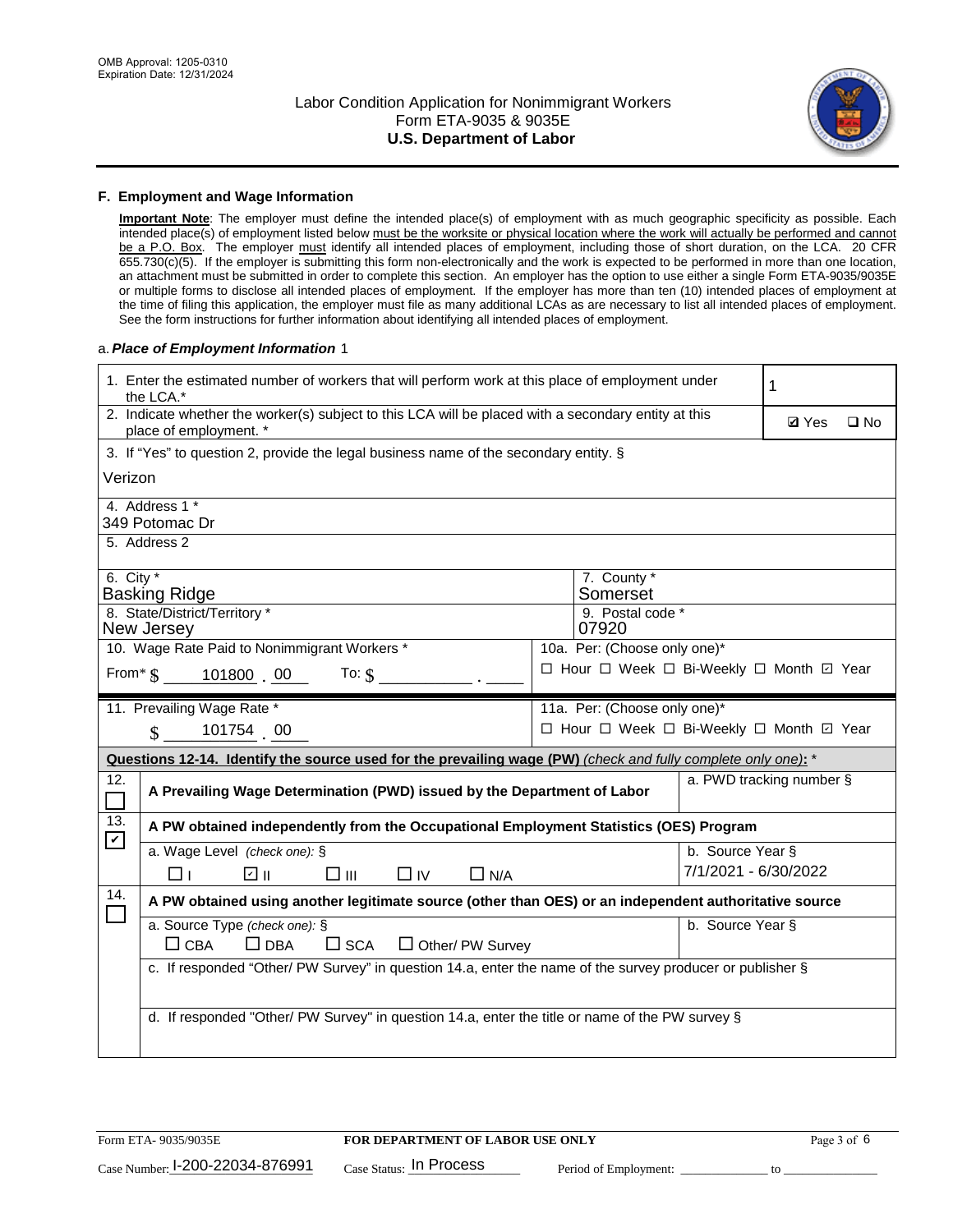

# **G. Employer Labor Condition Statements**

! *Important Note:* In order for your application to be processed, you MUST read Section G of the Form ETA-9035CP - General Instructions for the 9035 & 9035E under the heading "Employer Labor Condition Statements" and agree to all four (4) labor condition statements summarized below:

- (1) **Wages:** The employer shall pay nonimmigrant workers at least the prevailing wage or the employer's actual wage, whichever is higher, and pay for non-productive time. The employer shall offer nonimmigrant workers benefits and eligibility for benefits provided as compensation for services on the same basis as the employer offers to U.S. workers. The employer shall not make deductions to recoup a business expense(s) of the employer including attorney fees and other costs connected to the performance of H-1B, H-1B1, or E-3 program functions which are required to be performed by the employer. This includes expenses related to the preparation and filing of this LCA and related visa petition information. 20 CFR 655.731;
- (2) **Working Conditions:** The employer shall provide working conditions for nonimmigrants which will not adversely affect the working conditions of workers similarly employed. The employer's obligation regarding working conditions shall extend for the duration of the validity period of the certified LCA or the period during which the worker(s) working pursuant to this LCA is employed by the employer, whichever is longer. 20 CFR 655.732;
- (3) **Strike, Lockout, or Work Stoppage:** At the time of filing this LCA, the employer is not involved in a strike, lockout, or work stoppage in the course of a labor dispute in the occupational classification in the area(s) of intended employment. The employer will notify the Department of Labor within 3 days of the occurrence of a strike or lockout in the occupation, and in that event the LCA will not be used to support a petition filing with the U.S. Citizenship and Immigration Services (USCIS) until the DOL Employment and Training Administration (ETA) determines that the strike or lockout has ended. 20 CFR 655.733; and
- (4) **Notice:** Notice of the LCA filing was provided no more than 30 days before the filing of this LCA or will be provided on the day this LCA is filed to the bargaining representative in the occupation and area of intended employment, or if there is no bargaining representative, to workers in the occupation at the place(s) of employment either by electronic or physical posting. This notice was or will be posted for a total period of 10 days, except that if employees are provided individual direct notice by e-mail, notification need only be given once. A copy of the notice documentation will be maintained in the employer's public access file. A copy of this LCA will be provided to each nonimmigrant worker employed pursuant to the LCA. The employer shall, no later than the date the worker(s) report to work at the place(s) of employment, provide a signed copy of the certified LCA to the worker(s) working pursuant to this LCA. 20 CFR 655.734.

1. **I have read and agree to** Labor Condition Statements 1, 2, 3, and 4 above and as fully explained in Section G of the Form ETA-9035CP – General Instructions for the 9035 & 9035E and the Department's regulations at 20 CFR 655 Subpart H. \*

**Ø**Yes ロNo

### **H. Additional Employer Labor Condition Statements –H-1B Employers ONLY**

!**Important Note***:* In order for your H-1B application to be processed, you MUST read Section H – Subsection 1 of the Form ETA 9035CP – General Instructions for the 9035 & 9035E under the heading "Additional Employer Labor Condition Statements" and answer the questions below.

#### *a. Subsection 1*

| 1. At the time of filing this LCA, is the employer H-1B dependent? §                                                                                                                                                                                            |            |      | $\square$ No |  |  |
|-----------------------------------------------------------------------------------------------------------------------------------------------------------------------------------------------------------------------------------------------------------------|------------|------|--------------|--|--|
| 2. At the time of filing this LCA, is the employer a willful violator? $\S$                                                                                                                                                                                     |            |      | ⊡ No         |  |  |
| 3. If "Yes" is marked in questions H.1 and/or H.2, you must answer "Yes" or "No" regarding<br>whether the employer will use this application ONLY to support H-1B petitions or extensions of<br>status for exempt H-1B nonimmigrant workers? §                  |            |      | $\Box$ No    |  |  |
| 4. If "Yes" is marked in question H.3, identify the statutory basis for the<br>■ \$60,000 or higher annual wage<br>exemption of the H-1B nonimmigrant workers associated with this<br>□ Master's Degree or higher in related specialty<br>$\Box$ Both<br>LCA. § |            |      |              |  |  |
| H-1B Dependent or Willful Violator Employers -Master's Degree or Higher Exemptions ONLY                                                                                                                                                                         |            |      |              |  |  |
| 5. Indicate whether a completed Appendix A is attached to this LCA covering any H-1B<br>nonimmigrant worker for whom the statutory exemption will be based <b>ONLY</b> on attainment of a<br>Master's Degree or higher in related specialty. §                  | $\Box$ Yes | ⊡ No | <b>Q</b> N/A |  |  |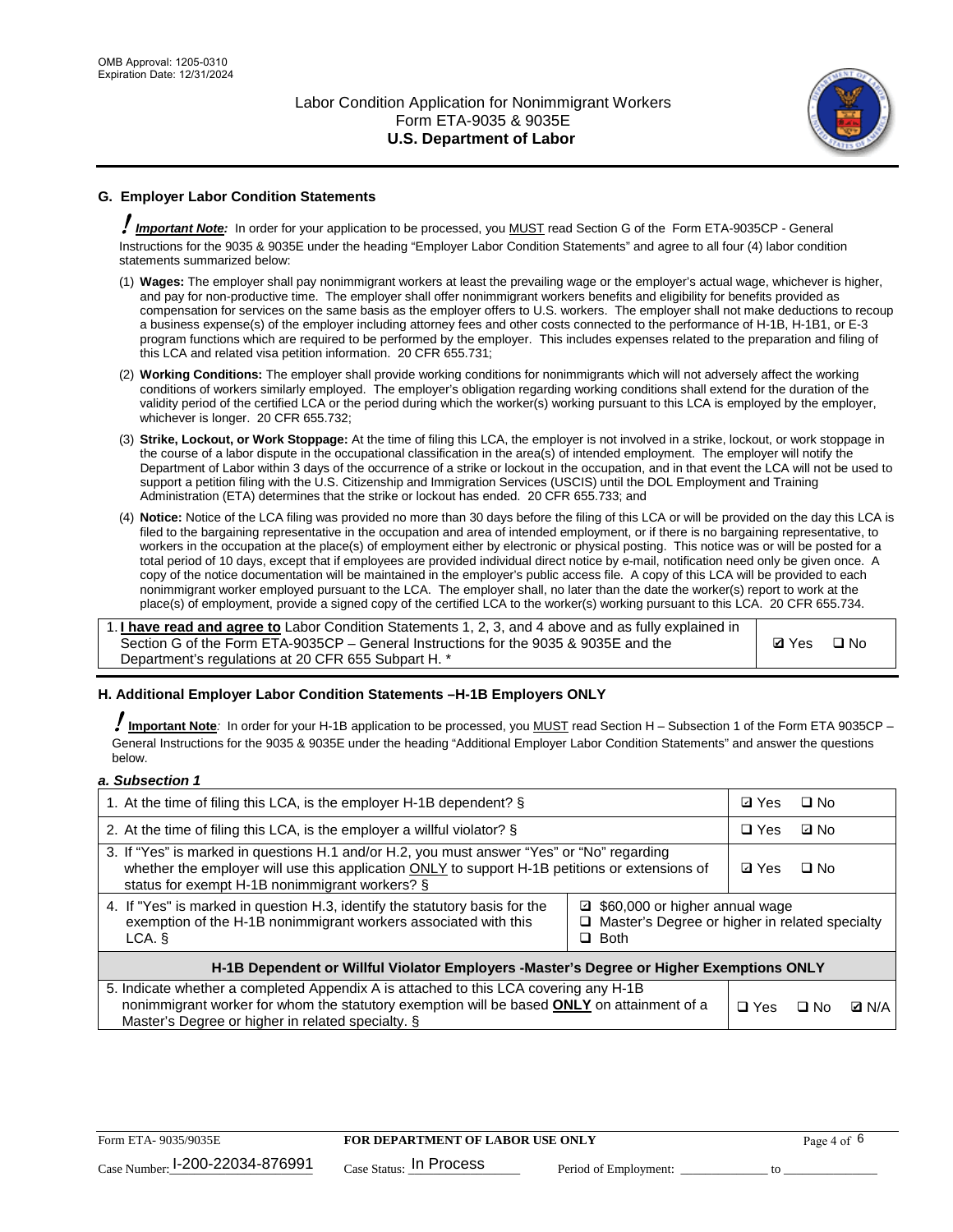

**If you marked "Yes" to questions H.a.1 (H-1B dependent) and/or H.a.2 (H-1B willful violator) and "No" to question H.a.3 (exempt H-1B nonimmigrant workers), you MUST read Section H – Subsection 2 of the Form ETA 9035CP – General Instructions for the 9035 & 9035E under the heading "Additional Employer Labor Condition Statements" and indicate your agreement to all three (3) additional statements summarized below.**

#### *b. Subsection 2*

- A. **Displacement:** An H-1B dependent or willful violator employer is prohibited from displacing a U.S. worker in its own workforce within the period beginning 90 days before and ending 90 days after the date of filing of the visa petition. 20 CFR 655.738(c);
- B. **Secondary Displacement:** An H-1B dependent or willful violator employer is prohibited from placing an H-1B nonimmigrant worker(s) with another/secondary employer where there are indicia of an employment relationship between the nonimmigrant worker(s) and that other/secondary employer (thus possibly affecting the jobs of U.S. workers employed by that other employer), unless and until the employer subject to this LCA makes the inquiries and/or receives the information set forth in 20 CFR 655.738(d)(5) concerning that other/secondary employer's displacement of similarly employed U.S. workers in its workforce within the period beginning 90 days before and ending 90 days after the date of such placement. 20 CFR 655.738(d). Even if the required inquiry of the secondary employer is made, the H-1B dependent or willful violator employer will be subject to a finding of a violation of the secondary displacement prohibition if the secondary employer, in fact, displaces any U.S. worker(s) during the applicable time period; and
- C. **Recruitment and Hiring:** Prior to filing this LCA or any petition or request for extension of status for nonimmigrant worker(s) supported by this LCA, the H-1B dependent or willful violator employer must take good faith steps to recruit U.S. workers for the job(s) using procedures that meet industry-wide standards and offer compensation that is at least as great as the required wage to be paid to the nonimmigrant worker(s) pursuant to 20 CFR 655.731(a). The employer must offer the job(s) to any U.S. worker who applies and is equally or better qualified for the job than the nonimmigrant worker. 20 CFR 655.739.

| 6. I have read and agree to Additional Employer Labor Condition Statements A, B, and C above and |               |           |
|--------------------------------------------------------------------------------------------------|---------------|-----------|
| as fully explained in Section H – Subsections 1 and 2 of the Form ETA 9035CP – General           | $\square$ Yes | $\Box$ No |
| Instructions for the 9035 & 9035 E and the Department's regulations at 20 CFR 655 Subpart H. §   |               |           |

### **I. Public Disclosure Information**

! **Important Note***:* You must select one or both of the options listed in this Section.

**sqrt** Employer's principal place of business □ Place of employment

### **J. Notice of Obligations**

A. Upon receipt of the certified LCA, the employer must take the following actions:

- o Print and sign a hard copy of the LCA if filing electronically (20 CFR 655.730(c)(3));<br>
Maintain the original signed and certified LCA in the employer's files (20 CFR 655.7
- Maintain the original signed and certified LCA in the employer's files (20 CFR 655.705(c)(2); 20 CFR 655.730(c)(3); and 20 CFR 655.760); and
- o Make a copy of the LCA, as well as necessary supporting documentation required by the Department of Labor regulations, available for public examination in a public access file at the employer's principal place of business in the U.S. or at the place of employment within one working day after the date on which the LCA is filed with the Department of Labor (20 CFR 655.705(c)(2) and 20 CFR 655.760).
- B. The employer must develop sufficient documentation to meet its burden of proof with respect to the validity of the statements made in its LCA and the accuracy of information provided, in the event that such statement or information is challenged (20 CFR 655.705(c)(5) and 20 CFR 655.700(d)(4)(iv)).
- C. The employer must make this LCA, supporting documentation, and other records available to officials of the Department of Labor upon request during any investigation under the Immigration and Nationality Act (20 CFR 655.760 and 20 CFR Subpart I).

*I declare under penalty of perjury that I have read and reviewed this application and that to the best of my knowledge, the*  information contained therein is true and accurate. I understand that to knowingly furnish materially false information in the *preparation of this form and any supplement thereto or to aid, abet, or counsel another to do so is a federal offense punishable by fines, imprisonment, or both (18 U.S.C. 2, 1001,1546,1621).*

| 1. Last (family) name of hiring or designated official *   2. First (given) name of hiring or designated official *   3. Middle initial §<br>Vidyadharan | Saniav           |  |
|----------------------------------------------------------------------------------------------------------------------------------------------------------|------------------|--|
| 4. Hiring or designated official title *<br>Chief Legal Officer                                                                                          |                  |  |
| 5. Signature *                                                                                                                                           | 6. Date signed * |  |

| Form ETA-9035/9035E                         | <b>FOR DEPARTMENT OF LABOR USE ONLY</b> |                       |  |
|---------------------------------------------|-----------------------------------------|-----------------------|--|
| $_{\text{Case Number:}}$ I-200-22034-876991 | $_{\text{Case Status:}}$ In Process     | Period of Employment: |  |